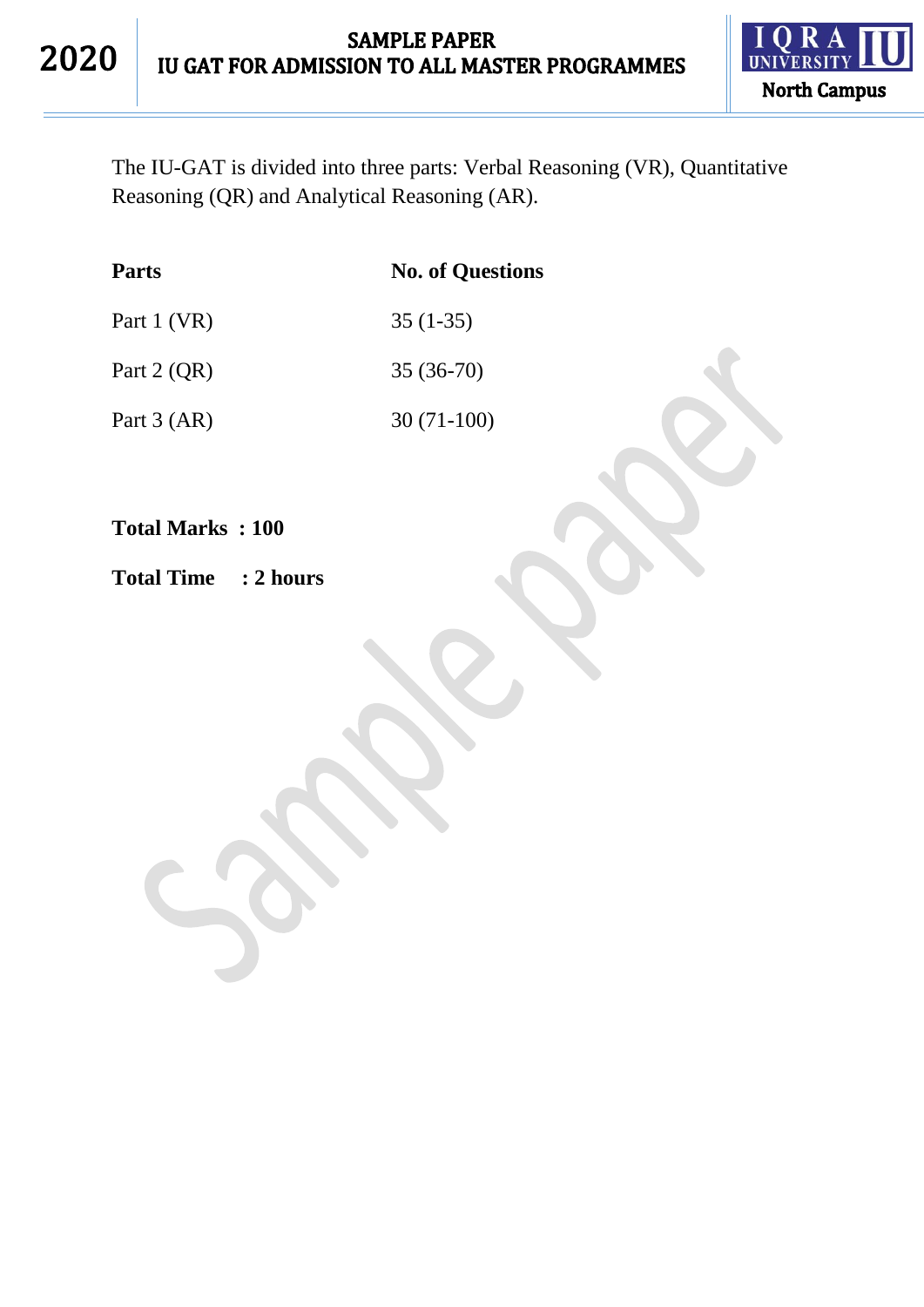

# **SAMPLE TEST PAPER**

### **Direction: from question 1-5, give a suitable SYNONYM of the following words.**

- 1. Sycophant
	- a) Flatterer
	- b) Admirer
	- c) Suppliant
	- d) Follower
- 2. Vindicate
	- a) Argue
		- b) Explain
		- c) Judge
	- d) Justify
- 3. Besieged
	- a) Troubled
	- b) Destroyed
	- c) Encircled
	- d) Skirted
- 4. Germane
	- a) Obstinate
	- b) Smart
	- c) Cruel
	- d) Relevant
- 5. Catalogue
	- a) List
	- b) Pamphlet
	- c) Menu
	- d) Intelligent

#### **Direction: from question 6-10, give a suitable ANTONYM of the following words.**

- 6. Advance
	- a) Withhold
	- b) Defend
	- c) Retreat
	- d) Restrain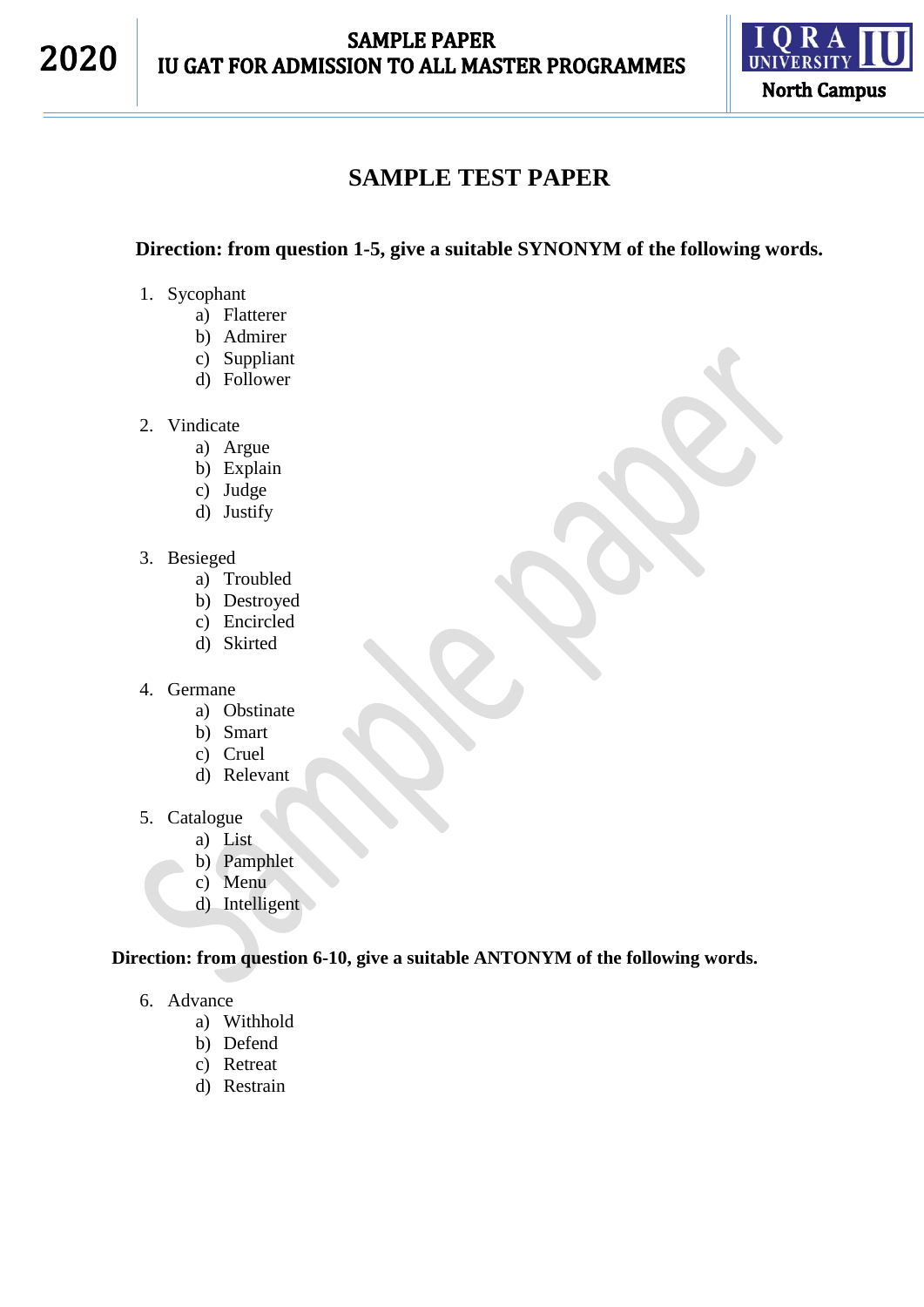2020



- 7. Alien
	- a) Domiciled
	- b) Native
	- c) Resident
	- d) Natural
- 8. Boisterous
	- a) Good
	- b) Happy
	- c) Calm
	- d) Comfortable
- 9. Establish
	- a) Corrode
	- b) Negate
	- c) Disrupt
	- d) Uproot
- 10. Defiance
	- a) Obedience
	- b) Anxiety
	- c) Dismay
	- d) Suspicion

#### **Direction: from question 11-15, select the correct word which best fit with the statement.**

- 11. Modem architecture has discarded the **with the contract of the contract of the contract of the contract of the contract of the contract of the contract of the contract of the contract of the contract of the contract of** emphasizes simplicity of life.
	- a) Gaudy
	- b) Gaunt
	- c) Flabbergasting
	- d) Flamboyant
	- e) Flagrant
- 12. In the Twentieth Century, physicists have made their greatest discoveries about the characteristics of \_\_\_\_\_\_\_\_ objects like the atom and its parts.
	- a) Infinitesimal
	- b) Infinite
	- c) Microscopic
	- d) Kaleidoscopic
- 13. His moral decadence was marked by his \_\_\_\_\_\_\_\_ from the ways of integrity and honesty.
	- a) Declivity
	- b) Obsession
	- c) Opprobrium
	- d) Departure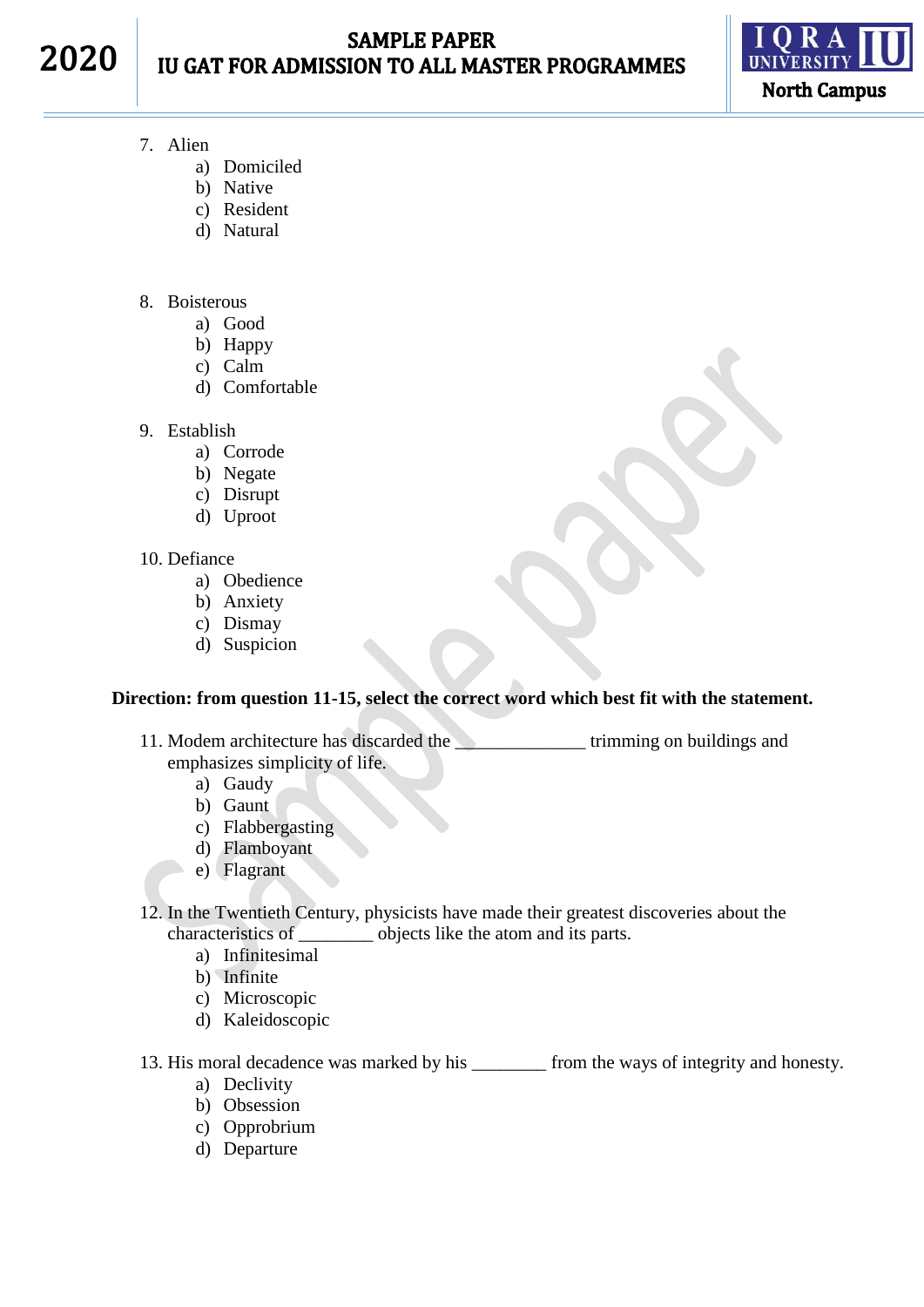## **SAMPLE PAPER** IU GAT FOR ADMISSION TO ALL MASTER PROGRAMMES



14. Even when Wasim's reputation was in willing to admit that he was a genius.

- a) Peregrination
- b) Accumulation
- c) Eclipse

2020

- d) Rebuttal
- 15. Patriotism, like so many other objects of this imperfect world, s a web of good and evil
	- a) Complicated
	- b) Intricated
	- c) Entrapped
	- d) Entangled
	- e) Tangled

#### **Direction: from question 16-20, select the appropriate ANALOGY of the following words.**

- 16. Flock: sheep: herd:
	- a) People
	- b) Fish
	- c) Cattle
	- d) Pigs

17. Young: old: morning:

- a) Late
- b) Night
- c) Early
- d) Time

18. Doctor: hospital: receptionist:

- a) School
- b) Hotel
- c) Office
- d) House

19. Here: there: she

- a) I
- b) Her
- c) There
- d) He

20. Robin: bird: bee:

- a) Insect
- b) Animal
- c) Fly
- d) Hive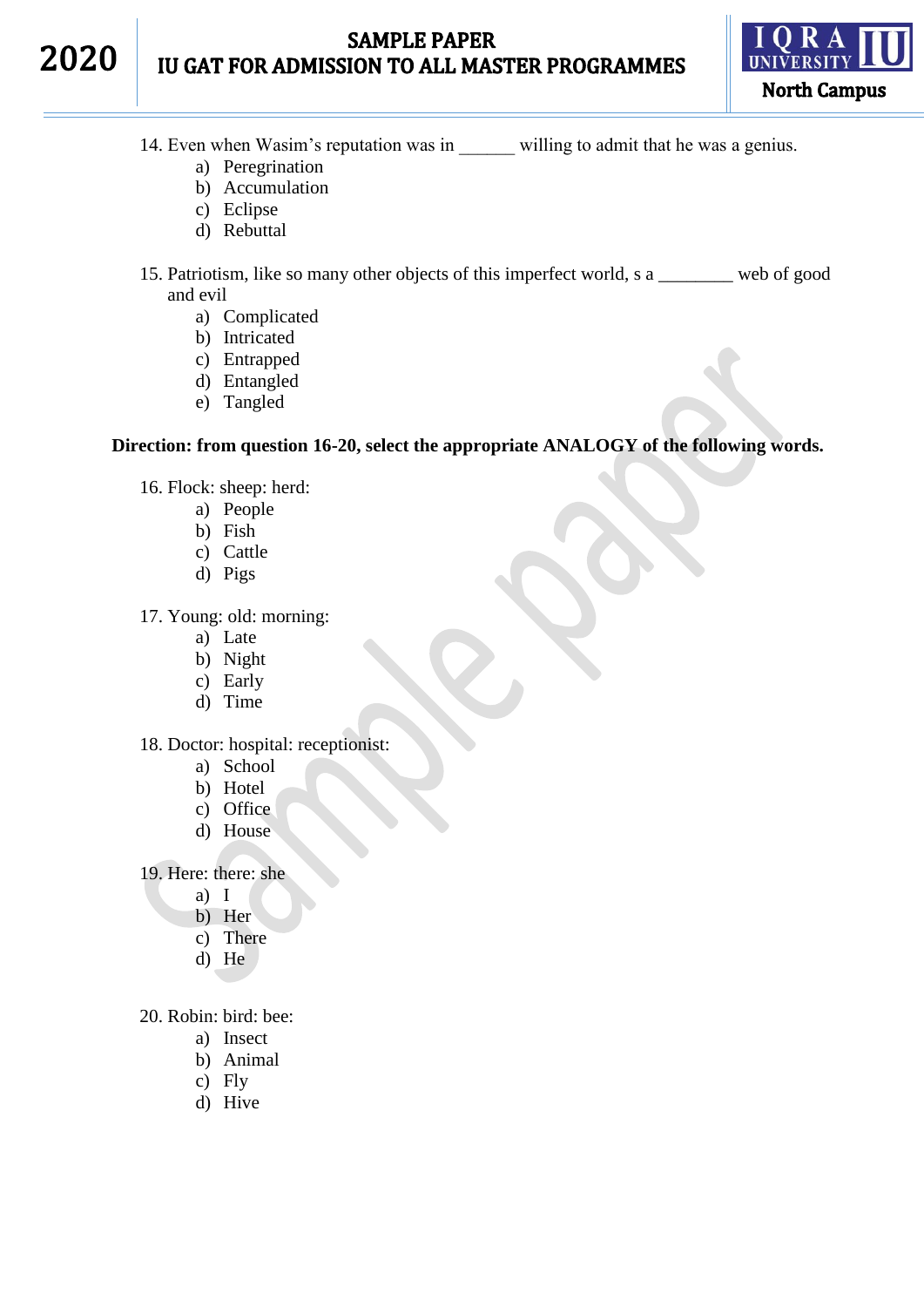

#### **Direction: Question 21-25 are based on the paragraph given below**

Recent advances in science and technology have made it possible for genetics to find out abnormalities in the unborn fetus and take remedial action to rectify some defects which would otherwise prove to be fatal to the child. Though genetic engineering is still at its infancy, scientists can now predict with greater accuracy a genetic disorder. It is not yet an exact science since we are not in a position to predict when exactly a genetic disorder will set in. While they have not yet being able to change the genetic order of the gene in germs, they are optimistic and are holding out that in the near future they might be successful in achieving this feat. They may, however, acquire the ability in manipulating tissue cells. However, genetic misinformation can sometimes be damaging for it may adversely affect people psychologically. Genetic information may lead to tendency to brand some people as inferiors. Genetic information can therefore be abused and its application in deciding the sex of the fetus and its subsequent abortion is now hotly debated on ethical lines. But on the issue geneticists cannot sq1uarely blamed though this charge has often been leveled at them. It is mainly a societal PROBLEM. At present genetic engineering are costly process of detecting disorders but scientists hope to reduce the cost when technology become advance. This is why much process in this area are been possible in scientifically advanced and rich countries like USA, UK and Japan. It remains to be seen if in the future this signs will lead to the development of a raise of superman or will be able to obliterate from this world.

- 21. Which of the following is same in meaning as the phrase 'holding out' as used in the passage?
	- a) Catching
	- b) Expounding
	- c) Sustaining
	- d) Restraining
- 22. According to the passage the question of abortion is
	- a) Ignored
	- b) Hotly debated
	- c) Unanswered
	- d) Left to the scientist to decide
- 23. Which of the following is true regarding the reason for progress in genetic engineering?
	- a) It has become popular to abort female fetuses.
	- b) Human beings are extremely interested in heredity.
	- c) Economically sound and scientifically advanced countries can provide the infrastructure for such research.
	- d) Poor countries desperately need genetic information.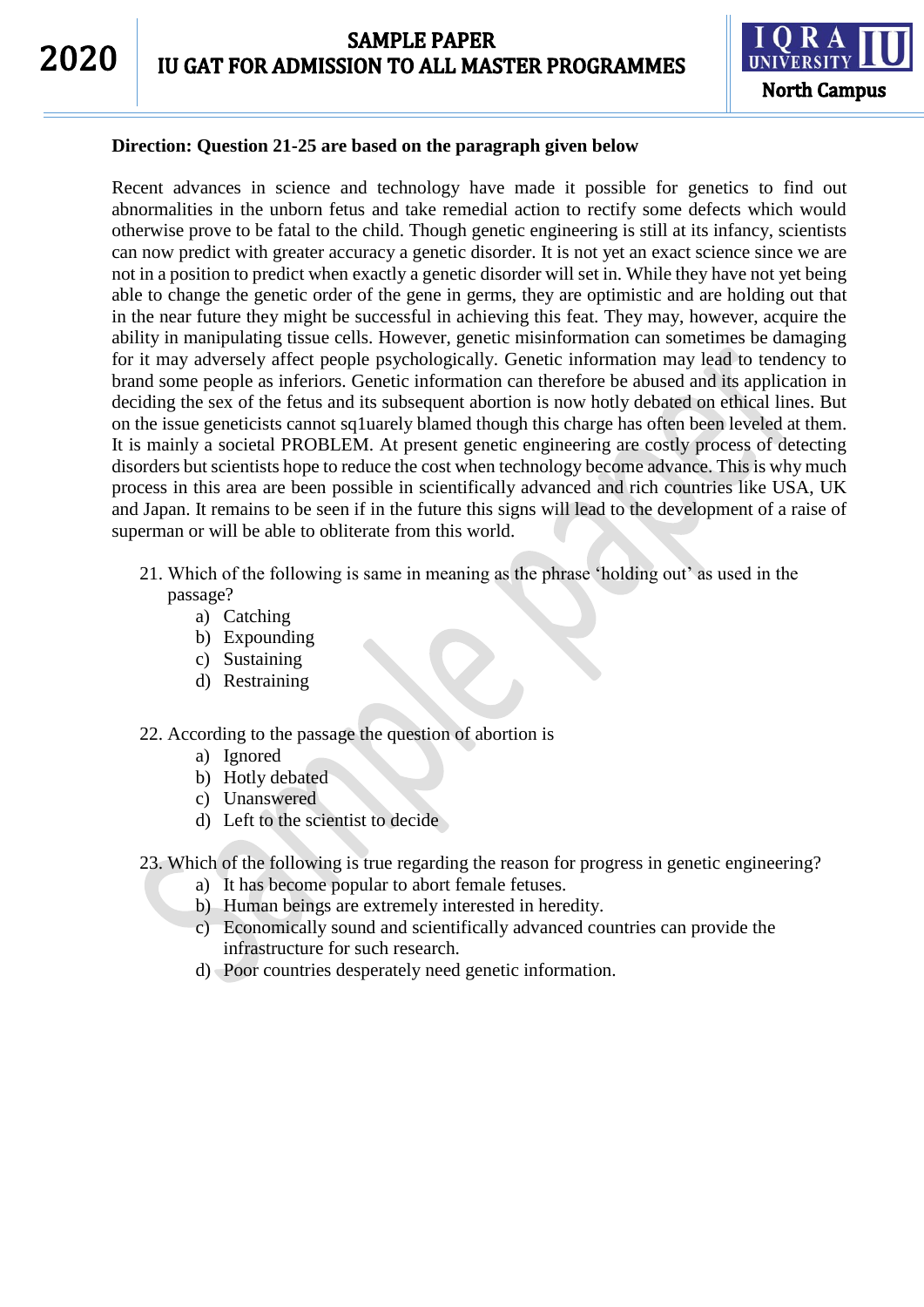## **SAMPLE PAPER IU GAT FOR ADMISSION TO ALL MASTER PROGRAMMES**



- 24. Which of the following is the same in meaning as the word 'obliterate' as used in the passage?
	- a) Wipe off

2020

- b) Eradicate
- c) Give birth to
- d) Wipe out
- e) Very literate
- 25. Which of the following is the opposite in meaning to the word 'charged' as used in the passage?
	- a) Calm
	- b) Disturbed
	- c) Discharged
	- d) Settled
- 26. A rectangle is 16 cm long and 10cm wide. If the length is reduced by k cm and its width is increased also by k cm so as to make it a square then its area changes by:
	- a) 169
	- b) 256
	- c) 100
	- d) 9
	- e) None of the above
- 27. If the radius of a circle is increased by 20% then the area is increased by:
	- a) 44%
	- b) 120%
	- c) 144%
	- d) 40%
	- e) None of above
- 28. A rectangle lot 50 feet by 100 feet is surrounded on all sides by a concrete walk 5 feet wide. Find the number of square feet in the surface of the walk
	- a) 1600
	- b) 5250
	- c) 5500
	- d) 6100
	- e) None of above
- 29. One –sixth of a day is what part of the time between 3 pm, Monday and 3 pm Thursday of the same week?
	- a) 1/10
	- b) 1/18
	- c) 1/15
	- d) 1/12
	- e) 1/19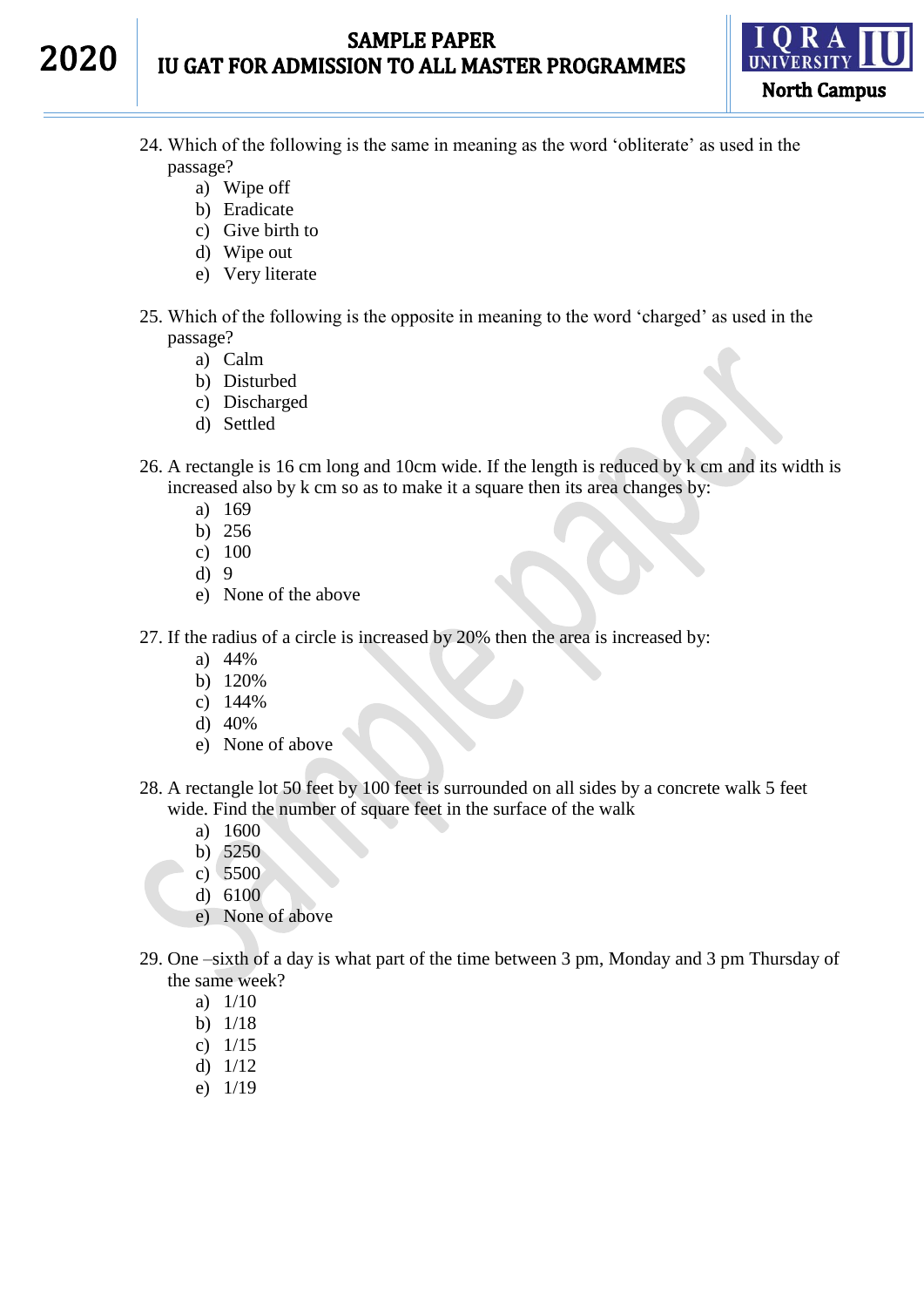# 2020

# **SAMPLE PAPER** IU GAT FOR ADMISSION TO ALL MASTER PROGRAMMES



30. Which of the following is the sum of two consecutive prime numbers?

- a) 66
- b) 52
- c) 41
- d) 29
- e) 13
- 31. If Myra had bowling scores of b+ 6, b-2, b+ 4 and b-5, what must she score in the next game to get an overall average of b+2?
	- a)  $b+7$
	- b) b-3
	- c)  $b+3$
	- d) b-7
	- e) b+1

32. QPO NML KJI … EDC

- a) HGF
- b) GHF
- c) JKL
- d) FGH
- e) DEF

33. JAK KBL LCM MDN …..

- a) OEP
- b) MEN
- c) NEO
- d) OEN
- e) QEP

#### 34. BCB DED FGF HIH ……

- a) IJK
- b) JIJ
- c) JHJ
- d) IJI
- e) IJK

35. What is the next number in the series 14,49,916,1625,……

- a) 2025
- b) 2026
- c) 2536
- d) 2890
- e) 2996